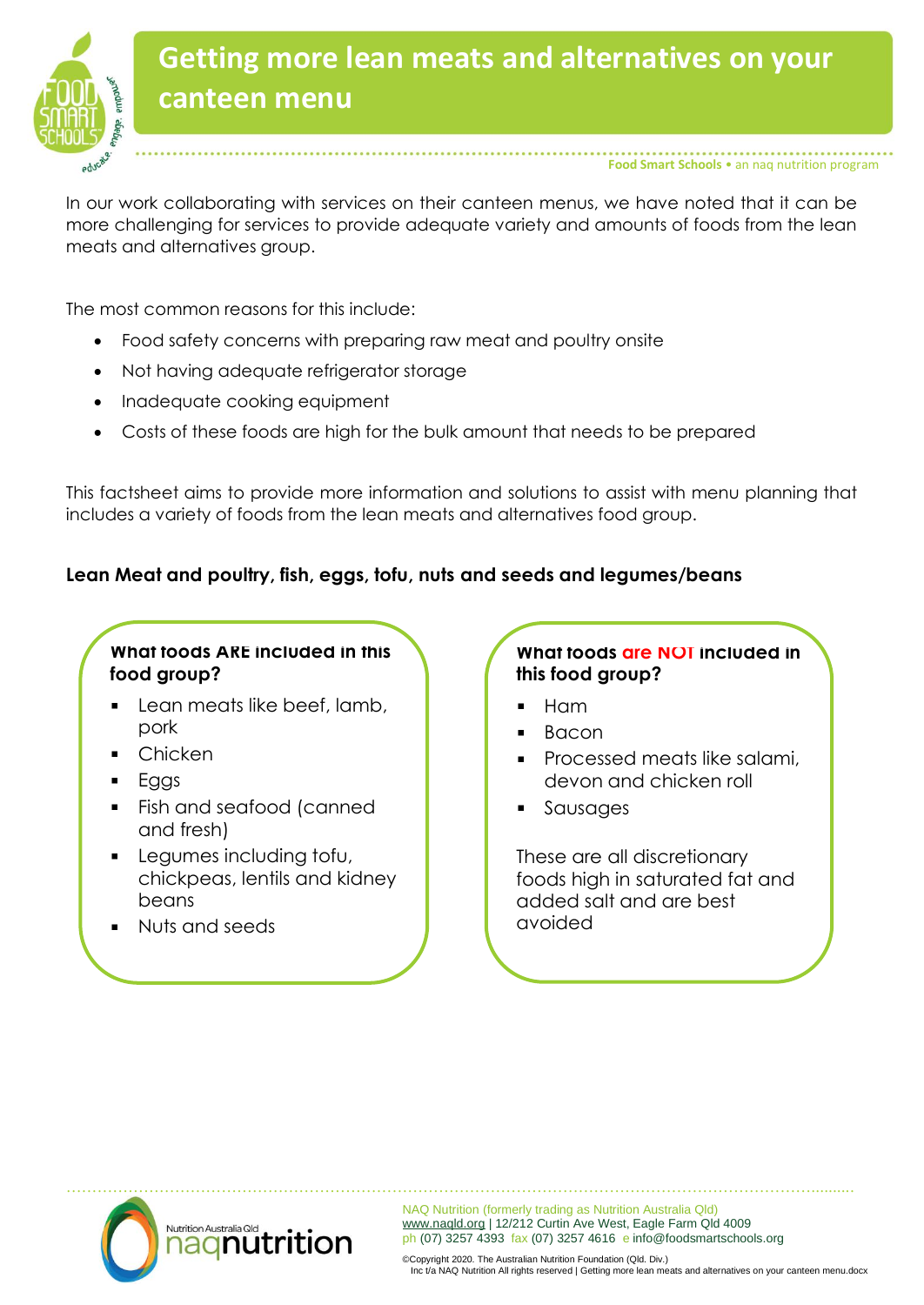

# **Overcoming challenges**

#### **Food safety and preparing meat and poultry**

Preparing meat and poultry-based dishes is possible provided that staff involved with food preparation and serving have a thorough understanding of safe food handling. Key points to remember:

- $\checkmark$  Wash your hands frequently when preparing any type of meat, fish, or poultry.
- $\checkmark$  Avoid cross contamination by using separate utensils and cutting boards when handling raw meat.
- $\checkmark$  Keep raw meat separate from other ingredients that will not be cooked like vegetables, fruit or grains.
- $\checkmark$  Use a probe thermometer when cooking meat and poultry to ensure it reaches an internal temperature of at least 75 degrees Celsius.
- $\checkmark$  Ensure all eggs are thoroughly cooked until the yolk and white are set.

### **Cold storage**

Adequate cold storage is vital to ensuring all perishable food remains safe. Overpacked and crowded refrigerators do not allow cold air to circulate around food effectively. This means that food and drinks may not be kept cold enough under 5 degrees Celsius placing them in the temperature danger zone. Keeping fridge temperature records is important to be able to monitor whether cold foods are being stored safely.

Grocery shopping and ordering for the canteen is often scheduled for one day a week or fortnight meaning that fridges can be very full at times. To minimise this, consider whether items on your menu cycle could be balanced to ensure there is a mix of options that require cold storage and those that don't.

For meat and poultry menu items, consider timing these with when the grocery shopping/ delivery is due to ensure they are prepared and used up quickly. If refrigerator space is not adequate, raw meat can be frozen until required and defrosted on a drip tray on the lowest shelf of the refrigerator.

### **Cooking Equipment**

Simple cooking equipment that doesn't require a lot of storage space is all that's needed to prepare a range of protein rich menu items. A large electric frypan can be used to prepare a range of bulk cooked dishes like bolognaise or Mexican mince, scrambled eggs, homemade baked bean or fried rice with chicken.